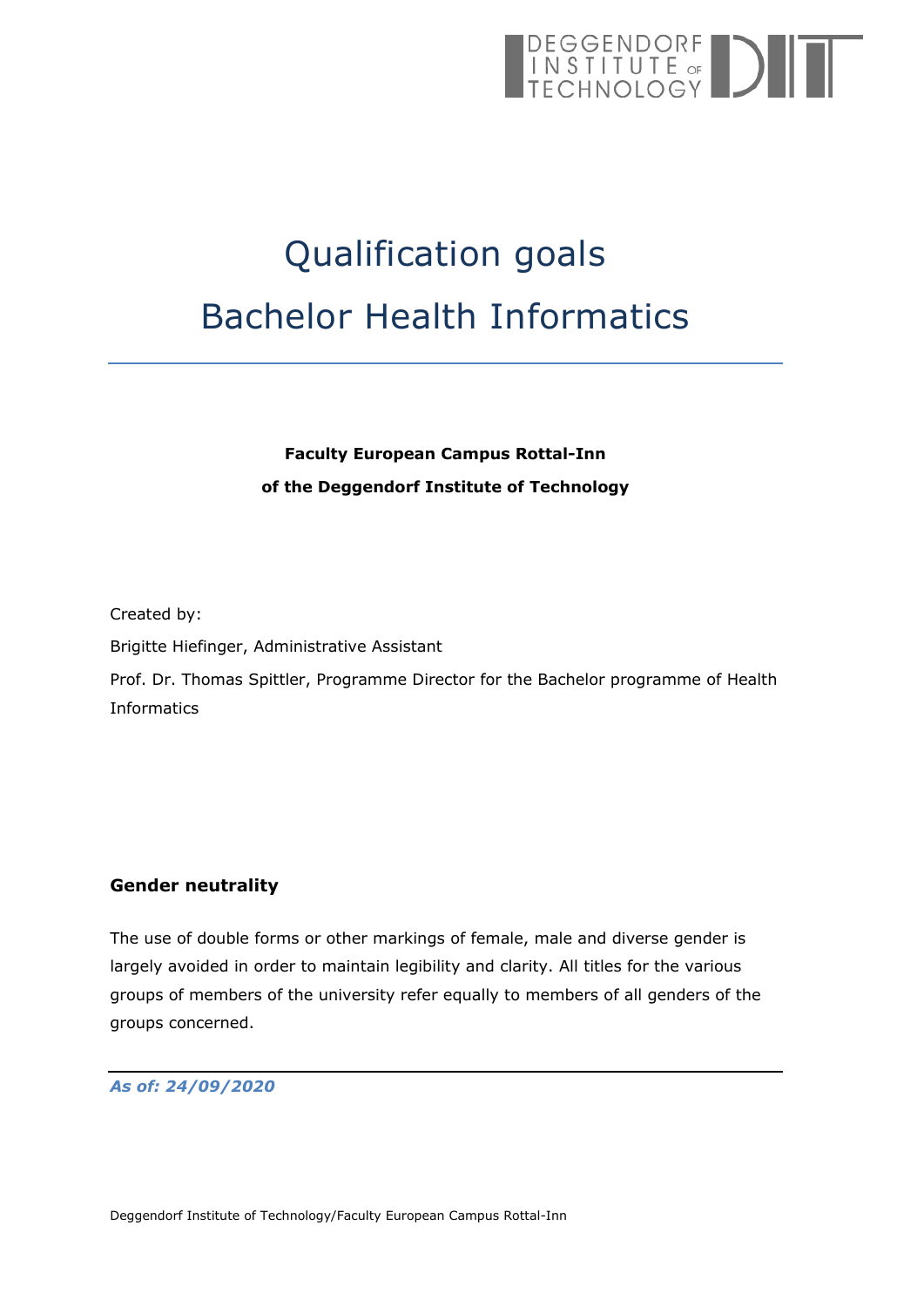

# **Table of Contents**

| 4 Learning outcomes of modules/module objectives/matrix of objectives 6 |  |
|-------------------------------------------------------------------------|--|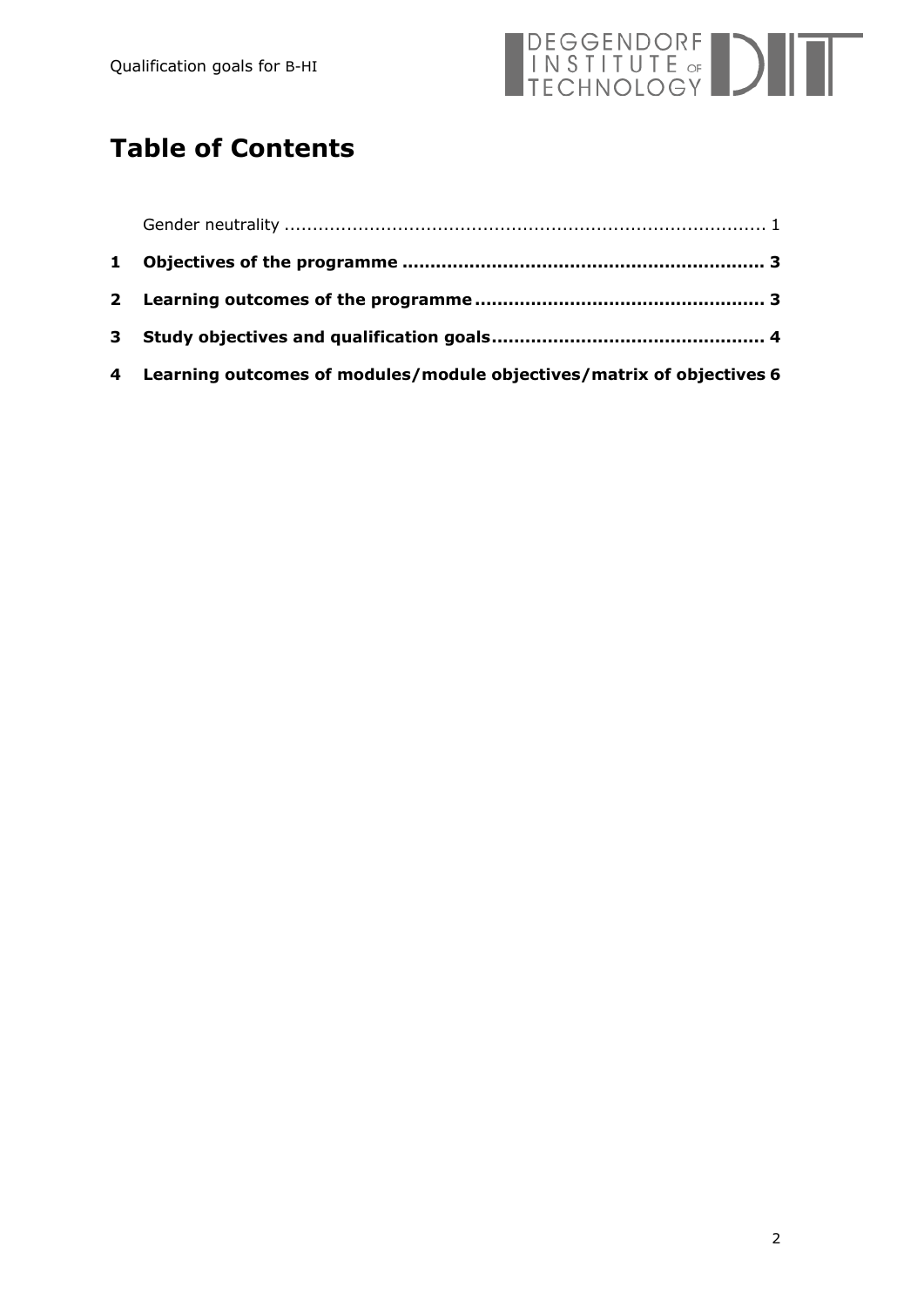

## <span id="page-2-0"></span>**1 Objectives of the programme**

In the Bachelor programme Health Informatics, students acquire comprehensive specialist knowledge in the field of health informatics, which enables them to solve problems directly and to perform management tasks in facilities, institutions and organisations in the healthcare sector. They also acquire social skills and methods expertise, which enable them to work confidently and competently in a complex, multiprofessional and inter-cultural environment.

The training is offered by Faculty European Campus Rottal-Inn.

Graduates of the Bachelor programme of Health Informatics can carry out both scientifically founded and ethically insightful work on the basis of a systematic approach. The integrated practical study semester, which takes place in selected healthcare institutions, organisations and businesses in close coordination with the DIT, helps to achieve this goal. In achieving the outlined qualification goals, the programme's applied orientation is of special importance. The application and transfer of scientific knowledge to concrete, current issues in the field of health informatics will be ensured through the programme's focus on various fields of application. The content and structure of the course opens up the opportunity for students to gain indepth, interdisciplinary and process-oriented insights into an area of application from early on in their studies.

### <span id="page-2-1"></span>**2 Learning outcomes of the programme**

The course provides students with a broad basic qualification in the essential functions of applied informatics, programming techniques and network administration. Contents related to information technology and programming, such as "Foundation of Informatics", "Software Development", "Databases", "Foundations of Health Informatics" and "Practice of Programming", teach methods for developing modern software applications for web and applications using common programming languages, taking into account network-technical framework conditions in the health context. They also teach methods for the systematic analysis of problems and their transfer into models. They enable students to competently participate in IT decision-making and workflow processes and actively help shape IT projects. Furthermore, students receive well-founded insights into the operational processes of IT projects as well as the associated and necessary specialist knowledge and expertise. In addition to IT and programming functions, the aspects of data protection, data analysis and the use of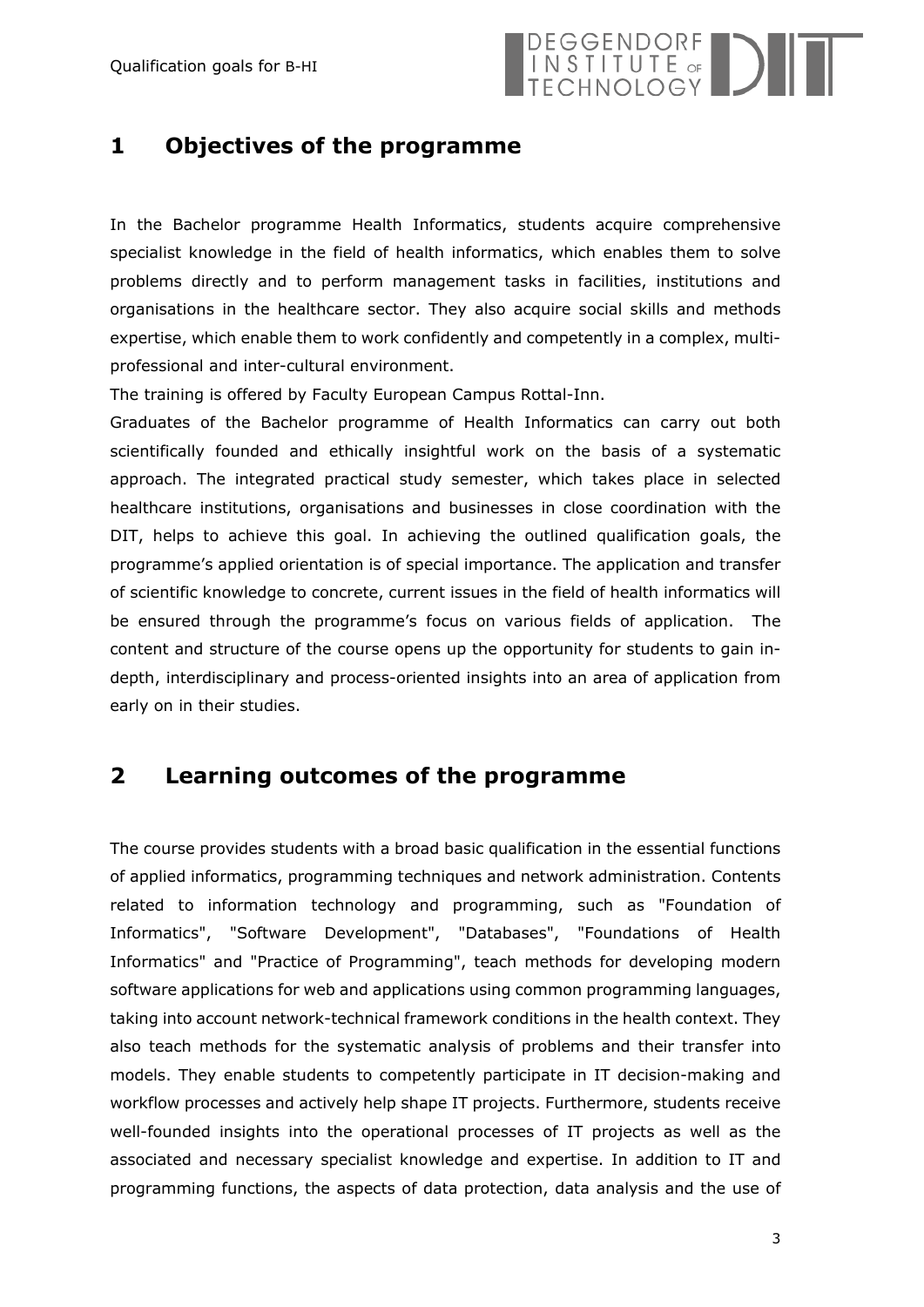

IT systems in organisations of the health sector (including "Compliance and Risk Management", "Information Systems in Health Care", "ERP Systems", "Knowledgebased Systems", "IT Organisation and Computer Centre") form a central part of the curriculum. This should enable students to develop and implement security-relevant medical products and IT applications. This is essential especially in the health industry, with the increasing need for security of citizens.

In addition to the IT and security-relevant content, students are taught the structure and interaction in the health industry within the framework of "Foundations of Law", "Innovation and Complexity Management", "General Business Management and Accounting" and "Health Economics". In addition to the basics of business administration, students are enabled to understand the complexity of the health industry and to identify individual stakeholders. They are encouraged to critically approach the different cultural manifestations of the health industry and to analyse and understand the interdependencies between institutional and private-sector actors and, in particular, to derive implications for their own economic activity.

Building on the IT modules, the health-relevant modules (including "Medical Documentation", "Application Systems of Health Informatics", "Medical Technology", "Logistics and Healthcare", "Managed Care") form a solid basis for the broad education of students and open up numerous employment opportunities. This specialisation must be seen as a special asset of the course: the focus on telemedicine and medical technology paired with international healthcare-related and regulatory frameworks reflects the international orientation of the European Campus Rottal-Inn and represents the uniqueness of the course.

# <span id="page-3-0"></span>**3 Study objectives and qualification goals**

#### **Knowledge**:

- Students have in-depth and application-relevant specialist knowledge of health informatics and medical technology.
- They acquire in-depth knowledge in the disciplines of information technology, healthcare and nursing as well as economic and normative disciplines such as medical technology, programming and health management.
- Students can assess their range of services, identify further training measures and work together internationally, even in large teams.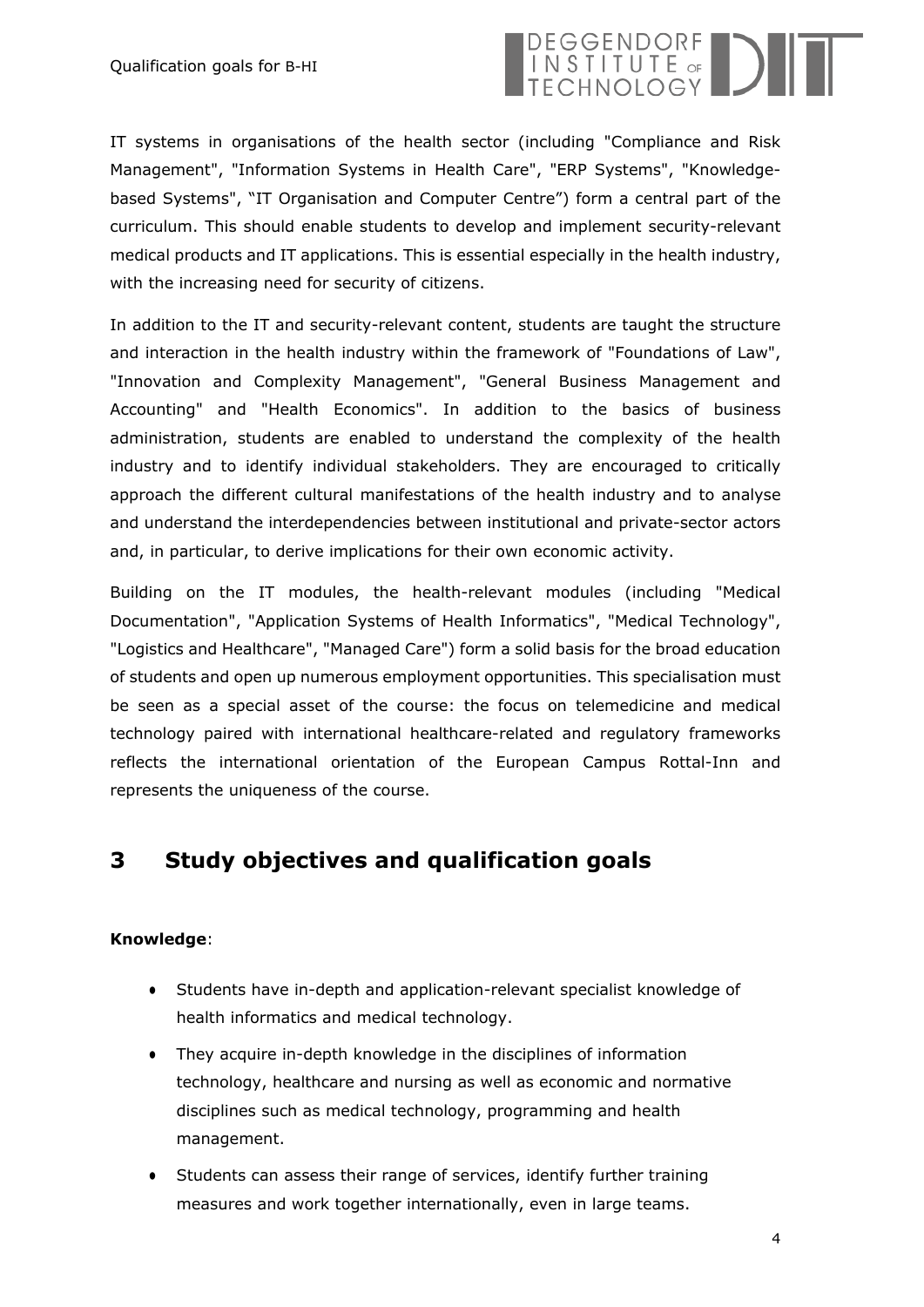

● They can analyse and evaluate healthcare and nursing related problems and develop solutions.

#### **Skills**:

- Students can research and interpret academic technical texts and apply them to situations in everyday work.
- They can solve problems in an application-oriented manner using basic methods.
- Students can present work results in a structured manner and discuss them in front of expert audience.
- Students learn to assess their strengths and weaknesses and their impact on others.
- They can contribute to conflict resolution and handle criticism constructively.
- Students recognise the need for lifelong learning and acquire the necessary skills.

#### **Competencies**:

Graduates acquire the competencies to

- They can think and act in an entrepreneurial way and formulate strategies.
- Students can express themselves clearly in writing and orally in English, German and, if required, in one more language.
- Students can implement theoretically acquired knowledge in a practical and solution-oriented manner.
- Students can organise themselves and show a capacity for teamwork and leadership skills during interdisciplinary cooperation.
- They can understand and design process models, develop telematics infrastructure as well as design and execute IT projects in the healthcare sector.
- Students can name stakeholders of companies and classify their relevance for product development and take their goals into account.
- They can reflect on their actions and adapt them to suit ethical, ecological, social and economic requirements.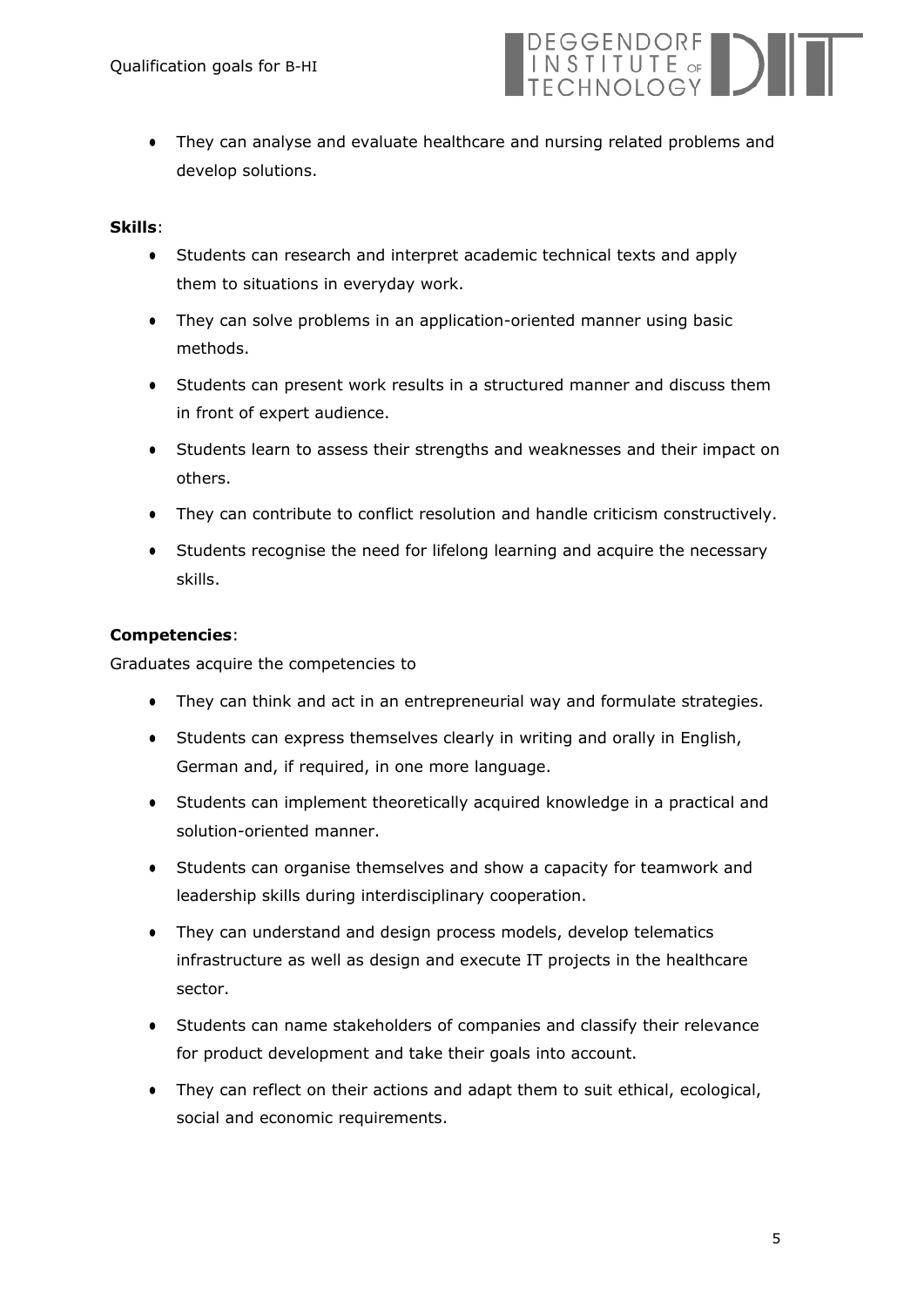

# <span id="page-5-0"></span>**4 Learning outcomes of modules/module objectives/matrix of objectives**

Individual modules, their detailed objectives and competencies to be acquired by graduates are described in the module handbooks for the Bachelor programme. The following table shows the relationship between individual modules and objectives.

#### **Matrix of objectives of the modules in the Bachelor programme of Health Informatics** Module **Department of Contract Contract Contract Objectives** Knowledge Skills Competencies Informatics<br>Mathematics/Sciences<br>Health General Foundations<br>Informatics<br>Mathematics/Sciences<br>Health Informatics<br>General Foundations Informatics Foundations General Foundations General Health Semester 1 Foundations of Medicine and the state of the state of the state of the state of the state of the state of the state of the state of the state of the state of the state of the state of the state of the state of the state of Foundations of Mathematics and  $\frac{1}{\text{Statistics I}}$  xx  $\left| \begin{array}{ccc} x & x \\ y & x \end{array} \right|$  xx  $\left| \begin{array}{ccc} x & x \\ y & x \end{array} \right|$  xx  $\left| \begin{array}{ccc} x & x \\ y & x \end{array} \right|$ Foundations of Informatics  $\vert x \vert \vert$  xx  $\vert x \vert$  xx  $\vert x \vert$  xx Foundations of Sciences xx x x General Business Administration and xx x x Accounting AWP (Foreign Language I) xx xx xx Semester 2 Foundations of Law  $\begin{vmatrix} 1 & 1 \\ 1 & x \end{vmatrix}$   $\begin{vmatrix} 1 & 1 \\ 1 & x \end{vmatrix}$   $\begin{vmatrix} x \\ x \end{vmatrix}$   $\begin{vmatrix} x \\ x \end{vmatrix}$   $\begin{vmatrix} x \\ x \end{vmatrix}$ Software Development xx xx xx Databases xx xx xx Foundations of Health Informatics xx xx xx Mathematics and Statistics II xx xx x Compliance and Risk Management xx x x Foreign Language II / AWP xx xx xx Semester 3 Medical Documentation and a series of the series of the series and a series of the series of the series of the series of the series of the series of the series of the series of the series of the series of the series of the Application Systems of Health Informatics xx xx xx Information Systems in Health Care xx | xx | xx | xx | xx Media Management xx x x Innovation and Complexity xx x x Management AWP (Foreign Language III) xx xx xx Semester 4 Medical Technology xx xx xx ERP Systems xx x x Operations Research  $\vert x \vert \vert \vert x \vert \vert x \vert \vert x \vert \vert x \vert$ Practice of Programming xx xx xx Current Aspects of Health Economy  $\vert \vert$   $\vert$  xx  $\vert$   $\vert$   $\vert$  xx  $\vert$   $\vert$   $\vert$  xx  $\vert$   $\vert$   $\vert$  xx Foreign Language IV /AWP xx xx xx Semester 5 Internship xx xx xx

Semester 6 Social Processes and Communication xx xx xx

Knowledge-based Systems  $\vert xx \vert$   $\vert$  xx  $\vert$   $\vert$  xx  $\vert$   $\vert$  xx